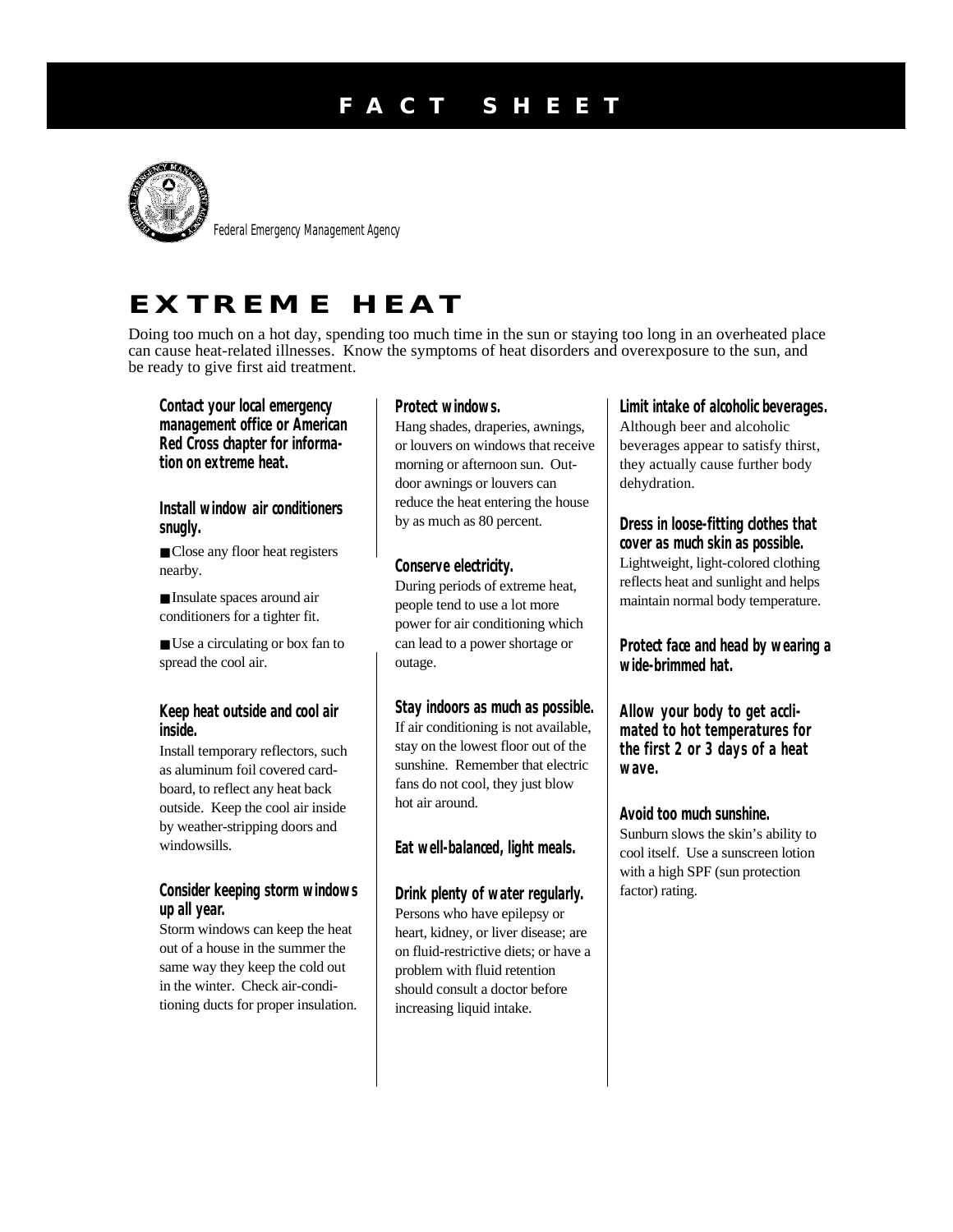## **Avoid extreme temperature changes.**

A cool shower immediately after coming in from hot temperatures can result in hypothermia, particularly for elderly and very young people.

#### **Slow down.**

Reduce, eliminate, or reschedule strenuous activities. High-risk individuals should stay in cool places. Get plenty of rest to allow your natural "cooling system" to work.

**Take salt tablets only if specified by your physician.** Persons on salt-restrictive diets should check with a physician before increasing salt intake.

**Vacuum air conditioner filters weekly during periods of high use.**

**Learn the symptoms of heat disorders and know how to give first aid.**

# **During a Drought**

Lower water use. Watering the lawn and washing the car waste water. Whenever possible, re-use water. Place a brick or other large, solid object in the flush tank of the toilet to reduce the water used to flush. Farmers should contact the county Farmers Home Administration Office for disaster assistance information.

### **Heat Disorders**

#### **Sunburn**

Symptoms: Skin redness and pain, possible swelling, blisters, fever, headaches. First Aid: Take a shower, using soap, to remove oils that may block pores preventing the body from cooling naturally.

If blisters occur, apply dry, sterile dressings and get medical attention.

#### **Heat Cramps**

Symptoms: Painful spasms usually in leg and abdominal muscles. Heavy sweating.

First Aid: Firm pressure on cramping muscles or gentle massage to relieve spasm. Give sips of water. If nausea occurs, discontinue.

#### **Heat Exhaustion**

Symptoms: Heavy sweating, weakness, skin cold, pale, and clammy. Weak pulse. Normal temperature possible. Fainting, vomiting.

First Aid: Get victim to lie down in a cool place. Loosen clothing. Apply cool, wet cloths. Fan or move victim to airconditioned place. Give sips of water. If nausea occurs, discontinue. If vomiting occurs, seek immediate medical attention.

**Heat Stroke (Sun Stroke)** Symptoms: High body temperature (106 +). Hot, dry skin. Rapid, strong pulse. Possible unconsciousness. Victim will likely not sweat.

First Aid: Heat stroke is a severe medical emergency. Call 9-1-1 or emergency medical services or get the victim to a hospital immediately. Delay can be fatal. Move victim to a cooler environment.

Try a cool bath or sponging to reduce body temperature. Use extreme caution. Remove clothing. Use fans and/or air conditioners. **DO NOT GIVE FLUIDS**.

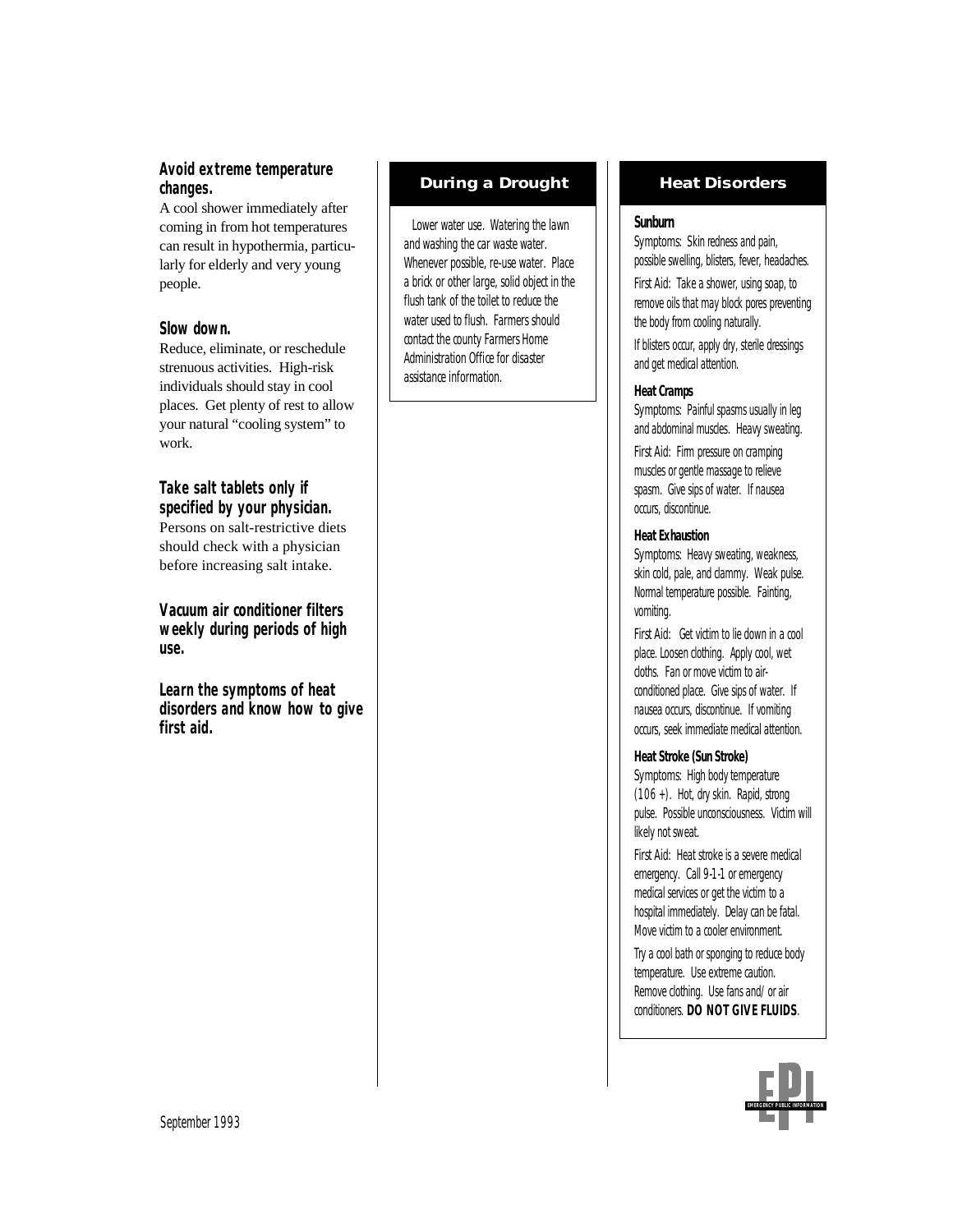# **E X T R E M E H E A T**

## **EMERGENCY INFORMATION**

**1.** Heat kills by pushing the human body beyond its limits. Under normal conditions, the body's internal thermostat produces perspiration that evaporates and cools the body. However, in extreme heat and high humidity, evaporation is slowed and the body must work extra hard to maintain a normal temperature.

**2.** Most heat disorders occur because the victim has been overexposed to heat or has overexercised for his or her age and physical condition. Other conditions that can induce heat-related illnesses include stagnant atmospheric conditions and poor air quality.

**3.** A prolonged drought can have a serious economic impact on a community. Increased demand for water and electricity may result in shortages of resources. Moreover, food shortages may occur if agricultural production is damaged or destroyed by a loss of crops or livestock.



## **WHAT IS EXTREME HEAT?**

*Temperatures that hover 10 degrees or more above the average high temperature for the region and last for several weeks are defined as extreme heat. Humid or muggy conditions, which add to the discomfort of high temperatures, occur when a "dome" of high atmospheric pressure traps hazy, damp air near the ground. Excessively dry and hot conditions can provoke dust storms and low visibility. Droughts occur when a long period passes without any substantial rainfall. A heat wave combined with a drought is a*

All areas in the United States are at risk of drought at any time of the year. Drought gripped much of the West and Midwest from 1987 to 1991. The Missouri River Basin and California

*very dangerous situation.*